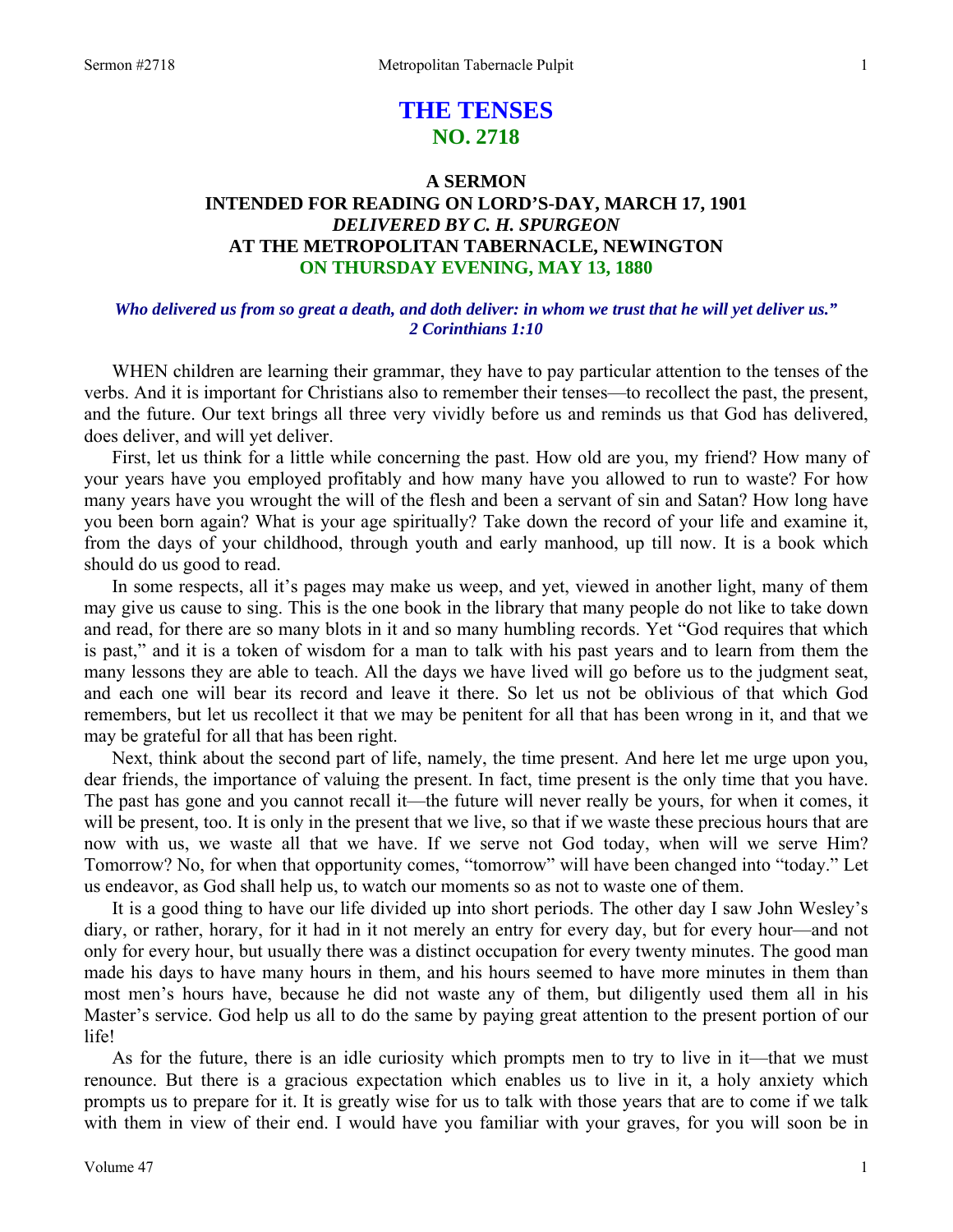them—and more familiar still with your resurrection dwelling place, remembering that God "hath raised us up together, and made us sit together in heavenly places in Christ Jesus."

 Let us often project ourselves beyond the present into the future—to gather strength from the future is frequently the best way to deal with the present. You will be able more easily to bear your present burdens when you think how short is the time in which you will have to carry them. Your "light affliction, which is but for a moment," will seem scarcely like a feather's weight to you when you anticipate the "far more exceeding and eternal weight of glory" which God has prepared for you.

 I recommend to you, therefore, this rule of three, and advise you always to consider the past, the present, and the future. And just now I invite you to do so in connection with the delivering mercy of God. He *has* delivered us. He *does* deliver us. He *will* deliver us. And first, I am going to point out to you *three trains of thought.* Next, *three lines of argument.* And thirdly, *three inferences*.

### **I.** First, THE TEXT SUGGESTS THREE TRAINS OF THOUGHT.

 The first is *memory, which tells us of the deliverances in the past—*"who delivered us from so great a death." Take the words exactly as Paul wrote them and recall how God has delivered some of us from death. A few here, perhaps, have been very near to death in battle or in tempest. Many more of us have been very near to death in sickness. Some of us have several times in our lives looked into eternity—our illness has been no child's play and we have realized the possibility, or even the probability of our soon passing away from all the engagements of this mortal life and standing before our God.

 But we have been raised up again—we have come forth from our chamber, tottering on our staff, perhaps, through weakness, yet we are still preserved—the living, the living—to praise the Lord as we do this day. I have no doubt that almost all of you have had, at one time or another, some very special proof that, "unto God the LORD belong the issues from death."

 Our past deliverances, however, have not only been from physical death. We have had greater deliverances than that. There was, first of all, our deliverance from spiritual death. Do you not remember the time, dear brother, dear sister, when you were brought out of nature's darkness into God's marvelous light? You say that you do not know the day when this great change took place—never mind if you do not—it is not at all essential if you can now say," One thing I know, that, whereas I was blind, now I see."

 Some of us do remember the very day when we came to Christ and rested in Him, and we do, with our whole heart and soul, bless Him that we were delivered from that terrible death which had so long held us in captivity. God rescued us by His grace and enabled us to come forth from our grave of sin, looking unto Jesus and longing to be made like Him.

 Further, some of you remember when you were delivered from despair. It is an awful thing to be driven away from all hope of salvation and to be at your wits' end. You were not all brought to Christ in a terrible tempest, as some of us were—many of you came to Him under happier circumstances. Be very thankful that it was so—but some of us were hard put to it when we tried to touch the hem of His garment. We were pressed and crushed in the crowd, and seemed to lose our very breath.

 I remember how, when I was under conviction of sin, my soul rolled to and fro, and staggered like a drunken man, yet the Lord delivered me and taught me to rest upon Him, and thus even full assurance became possible although I had thought, aforetime, that mercy could never reach me! Beloved, if I am describing your experience as well as my own, let us together bless the Lord for His mercy in delivering us from so great a death. The remembrance of our deliverance from sin and despair must take the first rank amongst our grateful reminiscences.

 But since then, have you not many times been delivered out of temptation? You said, with the psalmist, "My feet were almost gone; my steps had well nigh slipped," yet the Lord graciously preserved you. If you look back with careful eye, you will see many occasions where, if it had not been for interposing mercy, you would either have fallen into the bog on your right hand or into the quagmire on your left. If the Lord had not piloted your vessel, it would have been wrecked on the rocks of Scylla or engulfed in the whirlpool of Charybdis.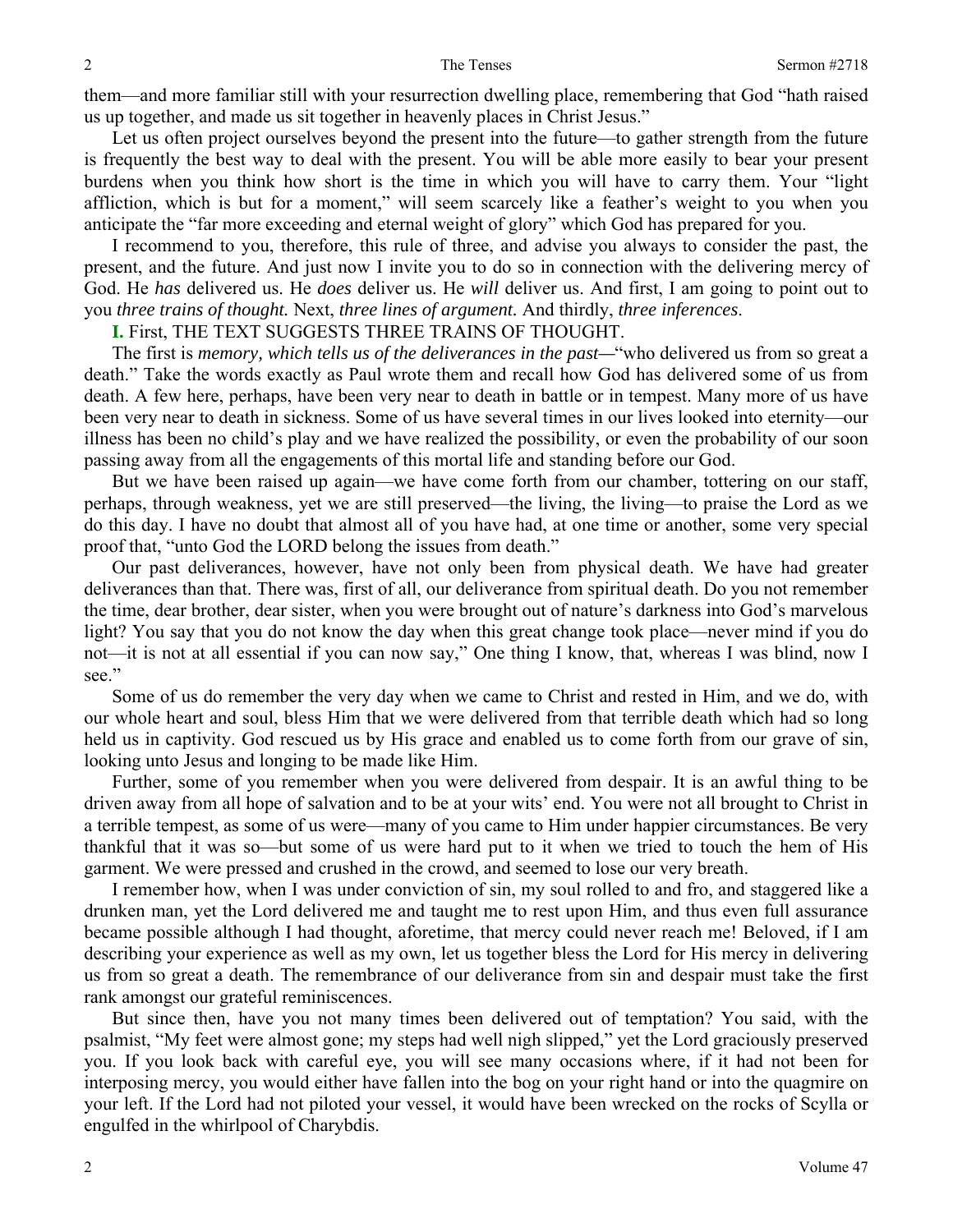Do you not wonder, sometimes, how you ever got through that peculiar temptation which was so suitable to your circumstances and so fascinating to your flesh? Yet you did not know, at the time, that it was a temptation and you had not the necessary wisdom to meet the craft of Satan. Yet you were not taken captive in the Satanic net, cunningly as it was spread—and for that deliverance you must bless the name of the Lord.

 There are some of you who ought to praise Him for deliverances over which you wept at the time. He would not let you have what you desired—you were disappointed and you talked about your heart being broken. Ah! but the Lord's dealings with you saved you from having a broken heart. You said, "Alas! Alas! I have lost something which I fondly cherished." It was well that you did lose it, for that which you thought was a bracelet sparkling with jewels was a viper which, had you grasped it, would have stung you to death. Blessed be God for not hearing some of our prayers! Blessed be the Lord for not gratifying many of our desires!

We ought to praise Him, too, for our deliverances in the time of trouble. You are not all tried alike. I am very thankful that some of you are not troubled as others are, but I know that I am addressing some whose trials have been very many and very heavy. Your road has been a very rough one. John Bunyan truly says, "A Christian is seldom long at ease—when one trouble's gone, another doth him seize."

 And that has been true in the lives of many of us. We can say with the psalmist, "We went through fire and through water." Some of God's children have been brought very low in their circumstances, so that they have had to live "from hand to mouth"—though I do not know that many of us live very differently from that—but there are some godly people who never have any reserve even if they do not actually come to want.

 I do not know that there is anything very grievous in that, for the sparrows and the ravens live in that style, yet God cares for them. But some of you find it to be a trial to have scantiness in the home, or sickness in your own person, or one who is dear to you as your own life constantly afflicted. There are all sorts of losses and crosses, trials and troubles for the godly to endure. Yes, but none of these things have crushed us yet, for the Lord has delivered us.

 Here is a poor widow and she wonders how she ever brought up that large family of little children. She scarcely knew how to provide for them all when she had a husband, and yet, when the head of the house was gone, they were provided for. It is very wonderful, yet it was done. And you who seemed to see all your prospects suddenly dissolve like the mirage of the desert, were helped. You said at one time, "If such-and-such a thing should happen, it would kill me." It did happen, yet it did not kill you, for you are here to testify to the Lord's delivering mercy.

 One Job's messenger after another came to bring you evil tidings, yet the Lord delivered you from the trials which threatened to crush you. I cannot stay to mention all those past deliverances and probably, most of them are not even known to us. Glory be to God for unknown mercies—favors which came in the night when we most needed them, favors which helped us to sleep and to awake refreshed, favors that stole, with silent footfall, into our home and our heart, and went away leaving traces of the sacred oil of divine mercy behind them.

That is the first train of thought—*memory*, which tells of deliverances in the past.

 The second is *observation, which calls attention to present deliverance*—"and *doth* deliver." Open your eyes my brethren and sisters, and see how God is delivering you at this moment. I do not say that, with the most widely opened eye, you will perceive all your deliverances, for many times, you have been saved from trouble, while, on other occasions, you have been delivered out of it.

 I have often told you the story of the good old Puritan who met his son at a half-way house. When the young man came in, he said, "Father, I had a very special providence as I rode here today." "What was that, my son?" "My horse stumbled three times very badly, yet I was not thrown." "And I have had an equally special providence in riding here." "What was that?" "My horse never stumbled all the way, so I was not thrown." You know that if we are in a railway accident and escape from any hurt, we say,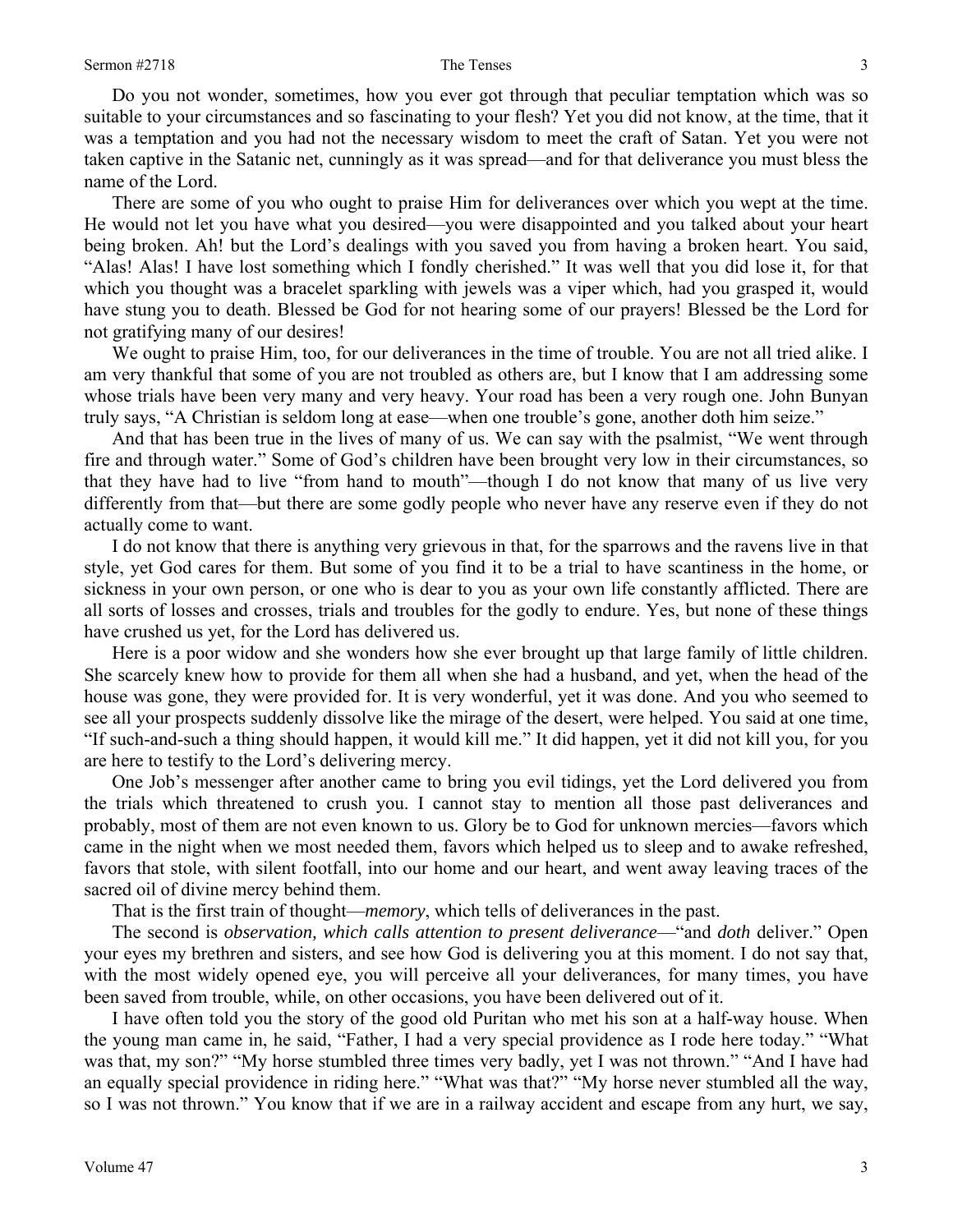"What a providence!" Yes, but what a providence it was when you were preserved from a railway accident by staying at home!

 Oftentimes we do not see the very thing that has the most of mercy in it. What evidences of divine deliverance there are in the fact that you are here at this moment! A comparatively trifling incident might have resulted in your death. You may be, tomorrow morning, in doubt as to which of two ways you should take, but there will be the providence of God directing you which to choose, and your choice of that one may affect the whole of the rest of your life.

 If you are not just now being assailed by any temptation, it is because God is delivering you from it. Yet it may be that Satan is planning some fresh temptation with which to assail you. But though he desires to have you that he may sift you as wheat, Christ is praying for you, that your faith fail not. We might have fallen into doctrina1 error had it not been for God's restraining mercy.

 How apt thoughtful people are to be carried away by the particular novelty of the hour! It seems as if they could not resist the cogency of the argument by which the new teaching is supported, but we have been kept from yielding to it by having our hearts established in the faith, so that we have not believed every novel doctrine, but have judged it by the Word of God and so have been kept from wandering into devious ways.

 How graciously God is preserving many of us from the tongue of slander! It is a wonderful thing for any man to live much in public without being accused of some vile crime. And the woman who lives in the most retired position, the housewife who does nothing but look after her own children, will find somebody or other slandering her. You cannot always escape from the envenomed tongue of slander, be you what you will and where you will—and for God to keep the reputation of any Christian man unstained year after year is a subject for the greatest thankfulness.

We do not know where or what we might have been if God's gracious protection had not been like a wall of fire round about us, as it is even now, for still does the Lord deliver all those who put their trust in Him. I want you, dear brothers and sisters, to believe with unquestioning confidence that God is delivering you just now. You know that He *has* delivered you, be quite as sure that He *is* delivering you at this moment.

 "Oh," says one, "I am shut up in the dungeon of despair." Yes, but your Lord has a key that can open the door and let you out. "Ay, but I am in great want." But He knows all about it and He has His basket in His hand full of good things with which He is going to supply all your needs. "Oh!" says another, "but I am sinking in the flood." But He is throwing the lifebelt over you. "Oh, but I am fainting!" But He is putting a bottle of sweet perfume to your nose to refresh your spirit. God is near you, to revive and cheer your fainting soul.

 Perhaps someone says, "I find faith concerning the past and concerning the ultimate future tolerably easy, but it is faith for the next hour or two I cannot so readily exercise." At certain times it is found that a trial is peculiarly present, but one cannot always realize that God is "a very present help in trouble," yet it is true. He has delivered and He does deliver.

 The third train of thought is this—*expectation looks out of the window upon the future—*"in whom we trust that he will yet deliver us." Yes, dear friends, there may be many trials before you yet, but there is a mass of mercy laid up in store to meet those trials. Troubles such as you have never yet known, as well as repetitions of those you have experienced, will surely come upon you, but as your days are, so shall your strength be, for your Lord will continue to deliver you.

 As the eyes gradually fail and the limbs grow weak, and the infirmities of age creep over us, we are apt to be distressed, yet our Lord will not forsake us. When severe sickness invades our mortal frame, and our pains are multiplied and intensified, we wonder how we shall hold out to the end—and especially as we look forward to the time of death, not always viewing it in the true light, we say, "What shall we do in the swellings of Jordan? How shall we be able to bear the stern realities of our last hours?" Be of good comfort my brother, my sister. He who has delivered, and does deliver, will yet deliver.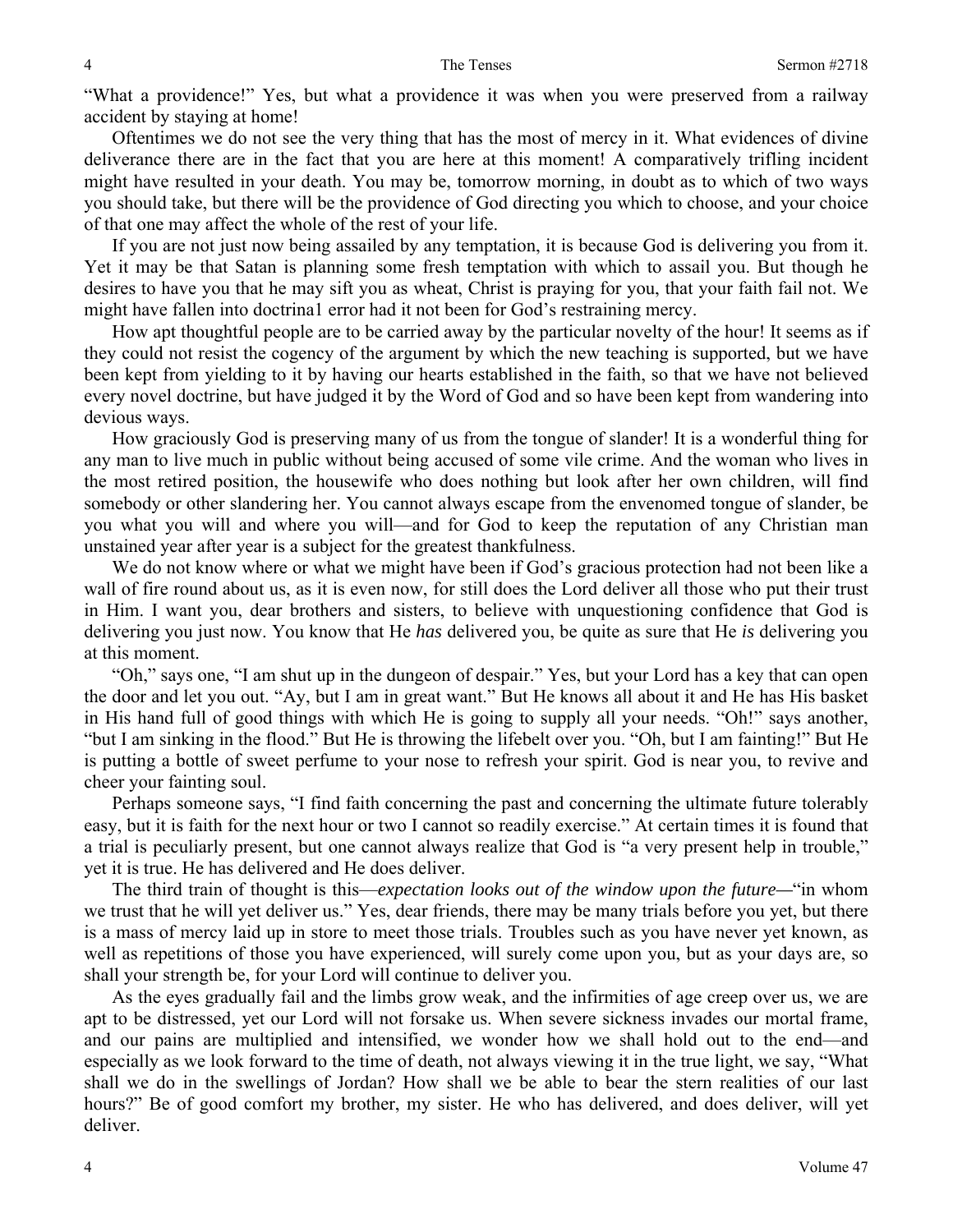As surely as the trial comes, the way of escape shall be opened up for you by your Lord. Will you try to realize all this of which I have been speaking? He *has* delivered you, then give Him your gratitude. He *is* delivering you, then give Him your confidence. He *will* deliver you, then give Him a full and joyful expectation and begin even now to praise Him for mercies which are yet to come and for grace which you have not tasted yet, but which you shall taste in His good time.

**II.** Now, in the second place, THE TEXT SUPPLIES THREE LINES OF ARGUMENT, all running to the same point.

 The point to be proved is that the Lord will deliver His people, and I argue that *He will deliver us in the future because He has already begun to deliver us*. There is a chain of continuity here—He has delivered, He does deliver, and He will deliver. He began to work for our deliverance long before we sought Him. The first movement was not from us to God, but from God to us. We were lying dead in trespasses and sins, and He came and quickened us. He gave His Son to die for us many centuries before we were born. He provided the Gospel for us long before you and I had ever sinned. In all things He had the start and was beforehand with us. Yet He need not have done all this, except that it was by His own choice and free will that He acted. I rejoice in the free will of God which moved Him to deliver us.

 Surely, then, since the motive that impelled Him to save us must have been in Himself, alone, that motive is still there. If He had begun to deliver us because He saw some goodness in us, or because we first applied to Him, then He might leave us after all, but as the commencement was with Himself, out of His own heart, spontaneously, depend upon it that, as He began the work, He will carry it on.

 God has no more knowledge of any one of us than He had at the first. When He began with us, He knew what we should be, foresaw all our sins and all our follies, all our ingratitude and all our backsliding. He did not enter blindfolded upon a task which, after second thoughts, He would have to relinquish, but even from eternity, He saw us just as we have turned out to be.

 Yet He began with us and having begun with the deliberation of eternal love, let us be quite sure that He will prosecute His gracious purpose with the perseverance of eternal love. If there had been, at the first, some reason in us why God should begin to deliver us, then, that reason being removed from us, God might cease to deliver us. But as the reason was not in us, but in Himself, since He can never change, the reason for our deliverance abides the same, and the argument is good and clear—God *has* delivered us, then He *will* deliver us.

 The next argument comes from the fact that *as He is now delivering us, therefore He will continue to do so*. Here is the continuity of His grace. Now look, beloved—He has, up to this hour, continued to deliver you and me who have trusted Him. How many times has He delivered me? Out of how many troubles have I been delivered? From how many sins have I been delivered? Well, then, if the Lord has kept on delivering me so long, I argue that, if He had ever meant to stop, He would have stopped before now. And therefore,

> *"His love in time past forbids me to think He'll leave me at last in trouble to sink. Each sweet Ebenezer I have in review, Confirms His good pleasure to help me quite through."*

When a man begins to build, we reckon that he will finish the building if he can. We know that our God can complete what He has commenced, so we conclude that He will do so. I feel that He has gone so far with me that He cannot give me up now.

> *"Can He have taught me to trust in His name, And thus far have brought me to put me to shame?"*

No, that can never be. And many of you must feel just as I do about this matter. Some of you are, as it were, sitting on the very doorstep of heaven. You are over eighty years of age, so you cannot be here long. Can you not trust the Lord for the few months or years you have yet to live? He has been helping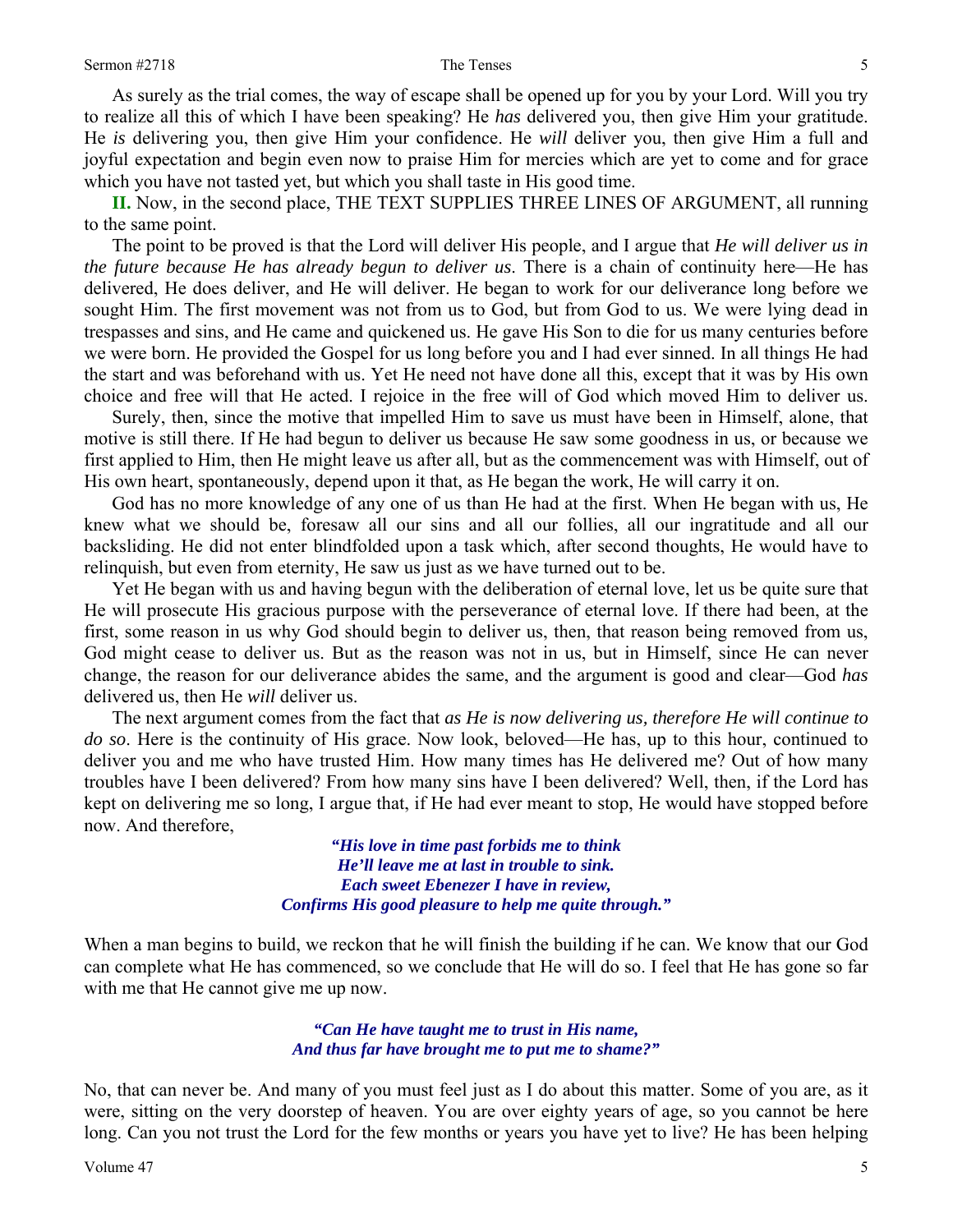you, my aged sister, ever since you were a girl, and He has delivered you out of all sorts of troubles—do you think that He will leave you now? And my dear venerable brother, you knew the Lord when you were but a boy and He has never left you yet—will He forsake you now? No, blessed be His name, He will not! All those years of His favor go to confirm us in the conviction that He will keep on delivering us till He brings us safely home.

 The Lord has not only delivered us so often, but He has also done it in such a wonderful way that He must go on working in a similar fashion. What marvelous wisdom has He sometimes displayed in delivering us from the consequences of our own folly! Often has He seemed to lavish His mercy upon us that He might help us in our time of need, and not once has He failed us. There is not one broken promise of His, nor one covenant blessing that He has ever withheld from us. If any of you who have known Him the longest, have anything to say against your God, say it. But you have not.

 You have never had any reason for doubting Him, nor have you ever had any suspicion of His faithfulness raised in your mind by anything that He has done which might lead you to mistrust Him in the future. He *has* delivered, He *is* delivering, and he will *yet* deliver. There are two arguments drawn from the past and the present.

 The best argument, however, comes *from God Himself—*"in whom we trust." He is always the same and everything is ever present to His unchanging mind. What was the nature of God when He first determined to deliver me? Was it love? Then it is love now. What was the motive which impelled the Son of God when He came from above and snatched me from the deep waters? It was love, surprising love, and it is surprising love which still moves Him to deliver me. Did I sing about His faithfulness the other day? That faithfulness is the same today. Have I adored His wisdom? That wisdom is not exhausted.

 There is not only the same nature in God as there always was, but there is also the same unchanging purpose. You and I shift and change, and we are obliged to do so, because we make rash promises and faulty plans. But God, who is infinitely wise, always keeps to His purpose. Now, if it was His original purpose to save us—and it must have been, or He would never have delivered us as He has done—that purpose still stands and shall forever stand. Though earth's old columns bow, though heaven and earth shall pass away, as the morning frost dissolves in the beams of the rising sun, yet the decree of the immutable JEHOVAH shall never be changed. "For the LORD of hosts hath purposed, and who shall disannul it? and his hand is stretched out, and who shall turn it back?"

**III.** Time fails me, so I can only very briefly show you that THE TEXT IS OPEN TO THREE INFERENCES.

 The first inference I draw from it is that *we shall always be in danger so long as we are here*. The Lord has delivered, does deliver, and He will deliver, so we shall always need divine deliverance while we are in this world. We must not expect here to be ever out of gunshot of the enemy. You may depend upon it, brethren and sisters in Christ, that you will always have tribulation as long as you are in the world. You will have trials in the flesh, you will have trials in the spirit, you will have trials from God, and trials from Satan. And if, at any time, you are a long while without any trouble, keep a good lookout for it, for it is probably on the way. We should always suspect some danger nigh when we perceive too much delight. When God has given us a long stretch of smooth sailing, it well behooves us to steer our vessel cautiously and to be ready to furl our sails at any moment, for a cyclone may be upon us before we know where we are.

 We need not ask the Lord to send us trouble, but when it comes, let us have the grace to accept it and to glorify God in it. While we are in this world, we shall always know that it is the world, so let us not make any mistake about the matter—the devil is the devil, the world is the world, and the flesh is the flesh. None of these things have changed and the mercy is that God has not changed—He is still the same as ever He was. If I found that the world was not the world, I might be afraid that God was not God, but that can never be the case. So, as trials are always arising, I may fairly suspect that they always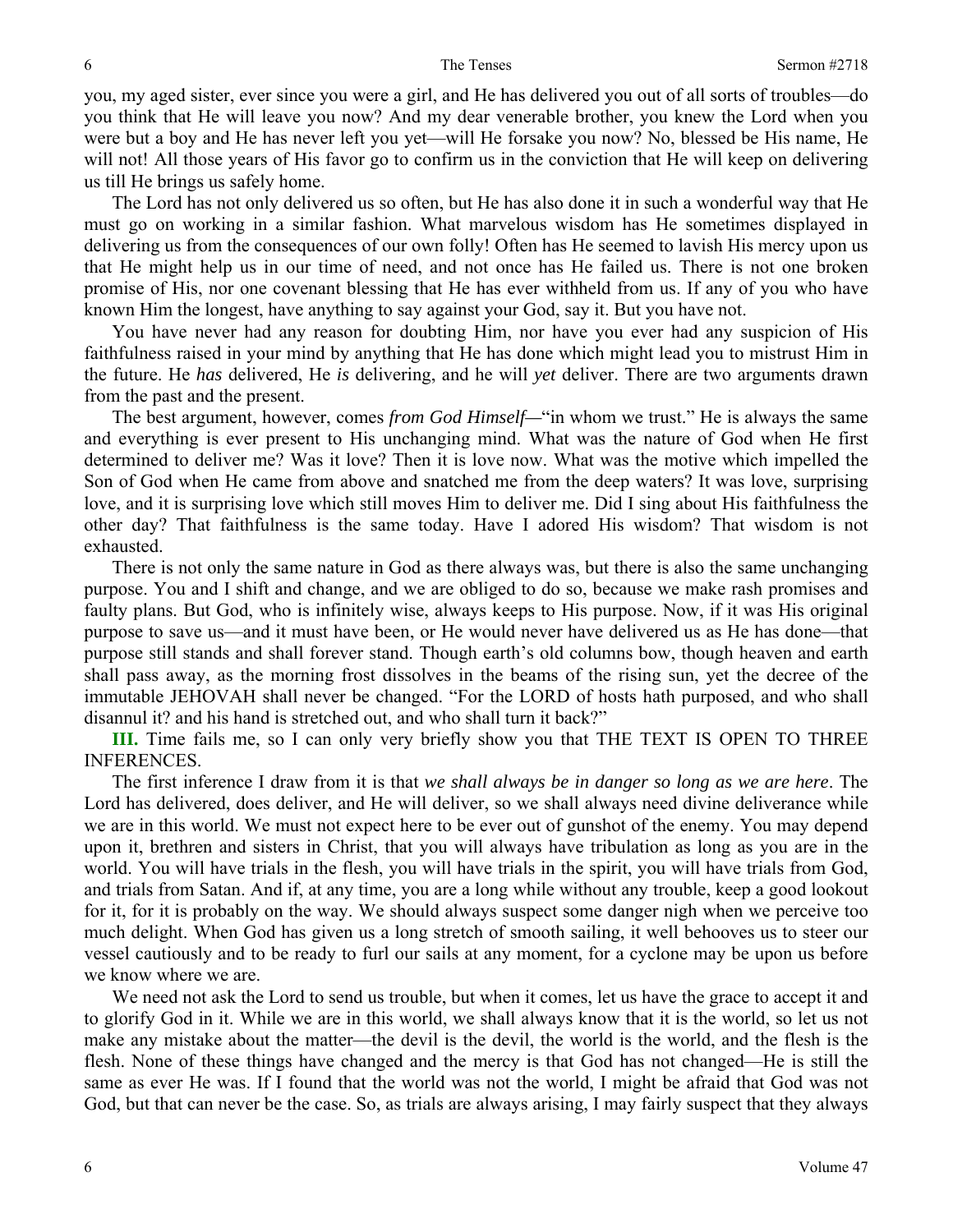The second inference from the text is that *we may constantly expect a display of God's delivering grace*. The past says, "He *has* delivered." The present says, "He *doth* deliver." And the future says, "He will *yet* deliver." Yesterday, God was very gracious to me, I need not tell you how. Today He has been very gracious to me. Tomorrow He will be very gracious to me and the same will be true the next day, and the next day, and the next day, until there shall be no more days and time shall be swallowed up in eternity. Between here and heaven, every minute that the Christian lives will be a minute of grace. From here to the throne of the Highest, you will have to be continually supplied with new grace from the Lord who sits on high.

 Dear brother, you never live a truly holy, happy, blessed day except by divine grace. You never think a right thought, never do a right act, you never make any advance heavenward except by grace. I like to think that it is so, that every day I am a monument of mercy. That every day a fresh display of sovereign grace is made to me. Every day my Father feeds me, my Savior cleanses me, the Comforter sustains me. Every day new manifestations of the lovingkindness of the Lord break forth upon my wondering soul and give me fresh visions of His miraculous love.

 I could not find another word to express what I wanted to say—that one seemed too leap into my mouth just then—His *miraculous* love! And so it is, miracle-working love, making the Christian's life to be a series of miracles, at which angels shall gaze forever in astonished adoration of the amazing love of God to guilty men. So I reckon that we may go onward with great confidence, for although every day will bring dangers, every day will also witness divine deliverances.

 Thirdly, the last inference I draw from the text is that *our whole life should be filled with praise of God our Deliverer*. How does it run? He delivered us and now we deliver ourselves? No, no, no! He delivered us. He does deliver us—but what about the future? We must deliver ourselves? No, no, no! He has delivered. He does deliver and *he will yet deliver*—the same Person, working in the beginning, in the center and at the close. It is all of God from first to last.

 There is not one deliverance which you have ever had which you can ascribe to anyone but the Lord alone. Inside heaven's gate, all the praise is given to the Triune JEHOVAH—"Glory be to the Father, and to the Son, and to the Holy Ghost, as it was in the beginning, is now, and ever shall be." And outside heaven's gate, let us sing the same song, to the same tune. Let it always be to the praise of grace, *grace*, GRACE. To the God of grace, the Father of grace, the Christ of grace, the Holy Ghost and His grace, and to God be all the glory, forever and forever! Amen.

### **EXPOSITIONS BY C. H. SPURGEON**

### *PSALM 16 AND PSALM 63*

# **Psalm 16:1.** *Preserve me, O God: for in thee do I put my trust.*

 Ah, brethren! When we think of our daily dangers and when we remember the sinfulness of our nature, this petition may well be our frequent prayer, "Preserve me, O God." And this may well be our plea, as well as the psalmist's, "for in thee do I put my trust." We do trust in the name of the Lord, for we can never expect to be preserved except by His protecting grace.

**2-3.** *O my soul, thou hast said unto the LORD, Thou art my Lord: my goodness extendeth not to thee; but to the saints that are in the earth, and to the excellent, in whom is all my delight.* 

 "My God, I would fain prove my gratitude to You if I could, but what can I do for One so great as You are? You are infinitely above me. You need nothing from my hands. What, then, can I do to show my love to You? By my care for your people I may prove what I would do for You if I could. Are they hungry? I will feed them. Are they sick? I will visit them. If my goodness cannot reach the great Head of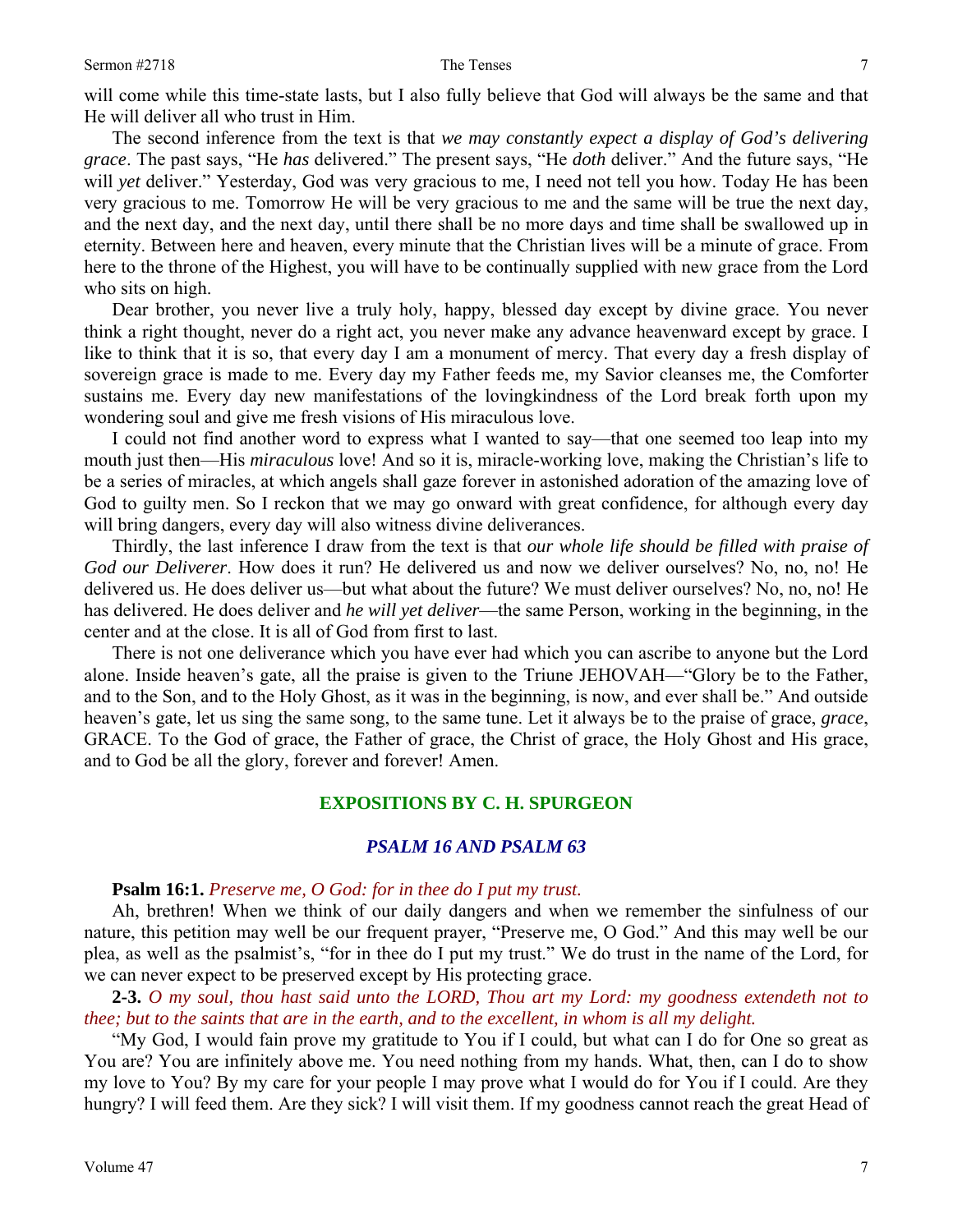the church, it shall at least wash the feet, for I do love You, O my God, and I want, in some practical way, to show that I love You!"

**4.** *Their sorrows shall be multiplied that hasten after another god: their drink offerings of blood will I not offer, nor take up their names into my lips.* 

 He who sincerely loves the true God cannot have any regard for His rivals. He will have no communion with false gods in any shape or form.

**5.** *The LORD is the portion of my inheritance and of my cup:* 

 That is the believer's portion—his God. The Levites, as a tribe, had no inheritance in the land of Canaan, but God was their portion, and who shall dare to say that they had not the best of it? Now, child of God, if you could have your choice, what would you choose—goods or God? Earthly wealth or the God who is the source of all good things?

**5.** *Thou maintainest my lot.* 

 One of our great men has for his motto, "I will maintain it." But the psalmist's is a much better one—"Thou maintainest my lot." It is better to have God for our Guardian than to have all possible human strength with which to defend ourselves.

**6.** *The lines are fallen unto me in pleasant places; yea, I have a goodly heritage.* 

 The Jewish rulers stretched the measuring or dividing lines over the plots of land that fell to the different members of the family. But here the man of God declares that since God was his portion, the lines had fallen to him in pleasant places. There is no choice of places, or times, or circumstances with the man who thoroughly loves his God. He can find God in loneliness and so enjoy the best company. If he has God in poverty, he has great riches. O happy man who has God to be his all!

**7.** *I will bless the LORD, who hath given me counsel:*

 "He has talked with me, checked me, rebuked me, instructed me, encouraged me. 'I will bless JEHOVAH, who hath given me counsel.'" That does not, at first sight, look as if it were one of the choicest of blessings, yet the psalmist mentions it immediately after he has declared that the lines have fallen unto him in pleasant places—as if he felt that one of the choicest blessings of the covenant was that God had been his Counselor.

**7.** *My reins also instruct me in the night seasons.* 

 "God makes my heart, my conscience, my inmost being to give me instruction." What a blessing that must have been to David! A man who has no inward monitor, because he has stifled his conscience so that it no longer holds him by the ear and speaks with him, is poor indeed. But blessed is he who has his God and his conscience to counsel and instruct him.

**8.** *I have set the LORD always before me: because he is at my right hand, I shall not be moved.*

Brother, have you always acted on the straight? Have you so conducted your business that you need not be ashamed of God Himself to look at it? Then do not be afraid of anything that may happen to you, for you will come out all right at the last. There may be great trouble in store for you and you may be stripped of all that you possess—but you shall never be ashamed.

**9.** *Therefore my heart is glad, and my glory rejoiceth: my flesh also shall rest in hope.* 

 Every good thing belongs to the man who belongs to God. He need not be afraid even of the grave, for he can adopt the language which is here prophetically used for Christ Himself. He is not afraid to die, for he can say—

**10.** *For thou wilt not leave my soul in hell;*

"Sheol"—the place of the departed, the intermediate state into which the soul passes at death.

**10.** *Neither wilt thou suffer thine Holy One to see corruption.*

 In the fullest sense, this verse belongs to Christ alone, but still, what belongs to the Head is also the portion of the members of His mystical body.

**11.** *Thou wilt shew me the path of life: in thy presence is fulness of joy; at thy right hand there are pleasures for evermore.*